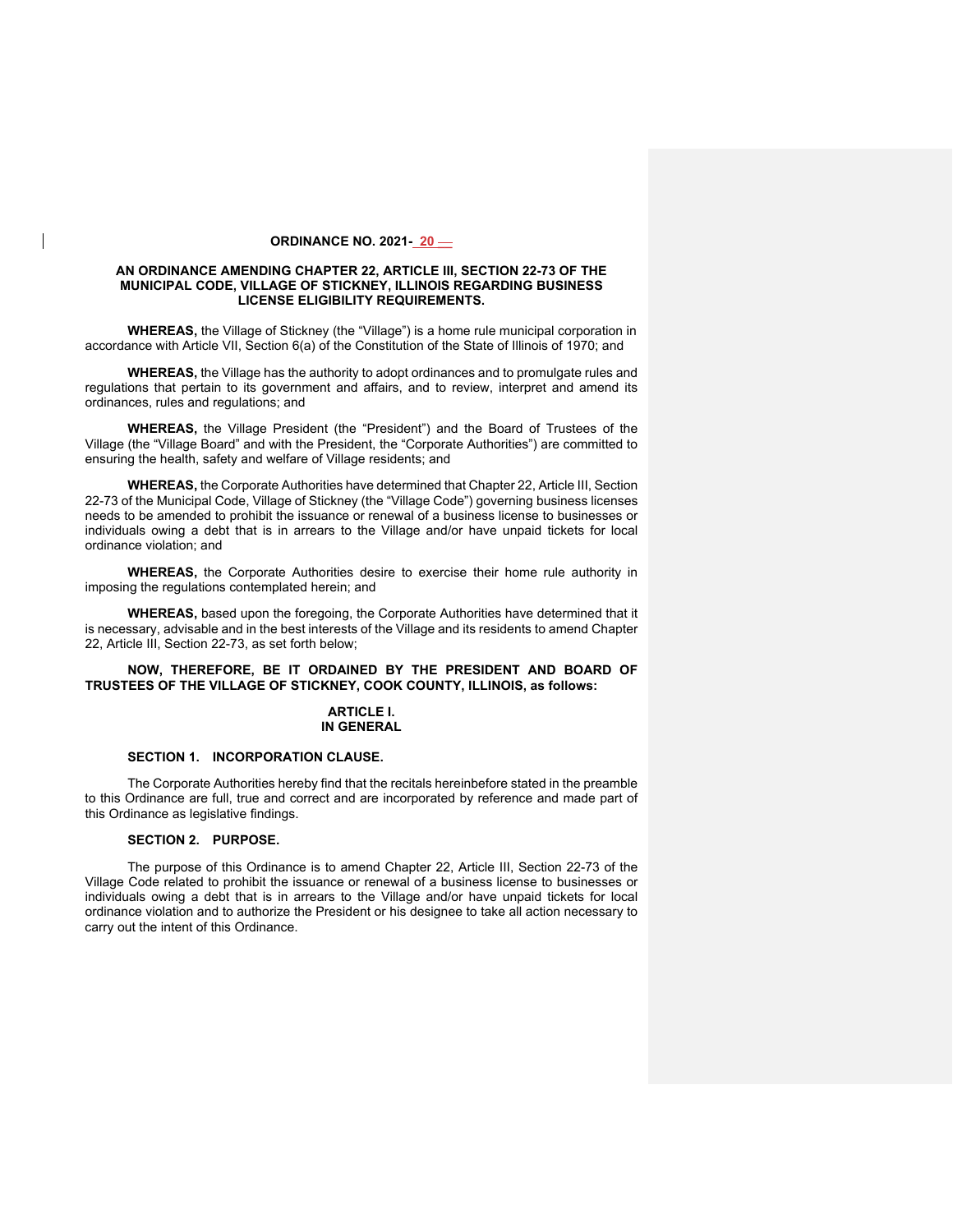### **ARTICLE II. AMENDMENT OF CHAPTER 22, ARTICLE III, SECTION 22-73 OF THE MUNICIPAL CODE, VILLAGE OF STICKNEY, ILLINOIS**

## **SECTION 3.0. AMENDMENT OF CHAPTER 22, ARTICLE III, SECTION 22-73.**

The Village Code is hereby amended, notwithstanding any provision, ordinance, resolution or Village Code section to the contrary, by amending Chapter 22, Article III, Section 22- 73 as follows:

## **Sec. 22-73. Issuance; term; proration of fees.**

- (a) Subject to the terms and provisions of this article, the clerk, or such personnel as may be designated by the clerk, shall cause to be issued a license after investigations by the health officer, building, fire, and police departments to permit the operation of the commercial establishment in the village for a period of one license year which shall begin on January 1 of the year for which such license is issued and shall terminate on December 31 of the same year. No license shall be issued except for the yearly rate of license fees and except for the full license year; provided, however, that (except for dramshop licenses) where such license is issued on or after July 1, the license fee shall be one-half of the yearly license fee for the unexpired term of the license year. No permit or license shall issue, except for dramshop, vehicle, cat and dog licenses, without the signature of the village president indicating compliance with the regulations and ordinances of the village.
- (b) An applicant shall not be issued a license, including dramshop, vehicle, and cat and dog licenses, if the applicant owes a debt that is in arrears to the Village and/or has unpaid tickets for local ordinance violation. Debts include any unpaid taxes, fees, interest for late payment, water bills, sewer bills, garbage fees, or any other fines, assessments or charges levied by the Village. Failure to comply with any applicable provision of this Code, including payment of fees, assessments, or charges, shall restrict the issuance of any license until such time as all amounts properly owed are paid in full to the appropriate village office.
- (c) An applicant shall not be issued a license or permit, including renewals of existing licenses, if the applicant has any unpaid tickets for local ordinance violations or has a debt that is in arrears owed to the Village as of the time of its application for the business license, or renewal of an existing license or permit.

# **SECTION 3.1. OTHER ACTIONS AUTHORIZED.**

The officers, employees and/or agents of the Village shall take all action necessary or reasonably required to carry out, give effect to and consummate the amendments contemplated by this Ordinance, and shall take all action necessary in conformity therewith. The officers, employees and/or agents of the Village are specifically authorized and directed to draft and disseminate any necessary forms or notices to be utilized in connection with the intent of this Ordinance.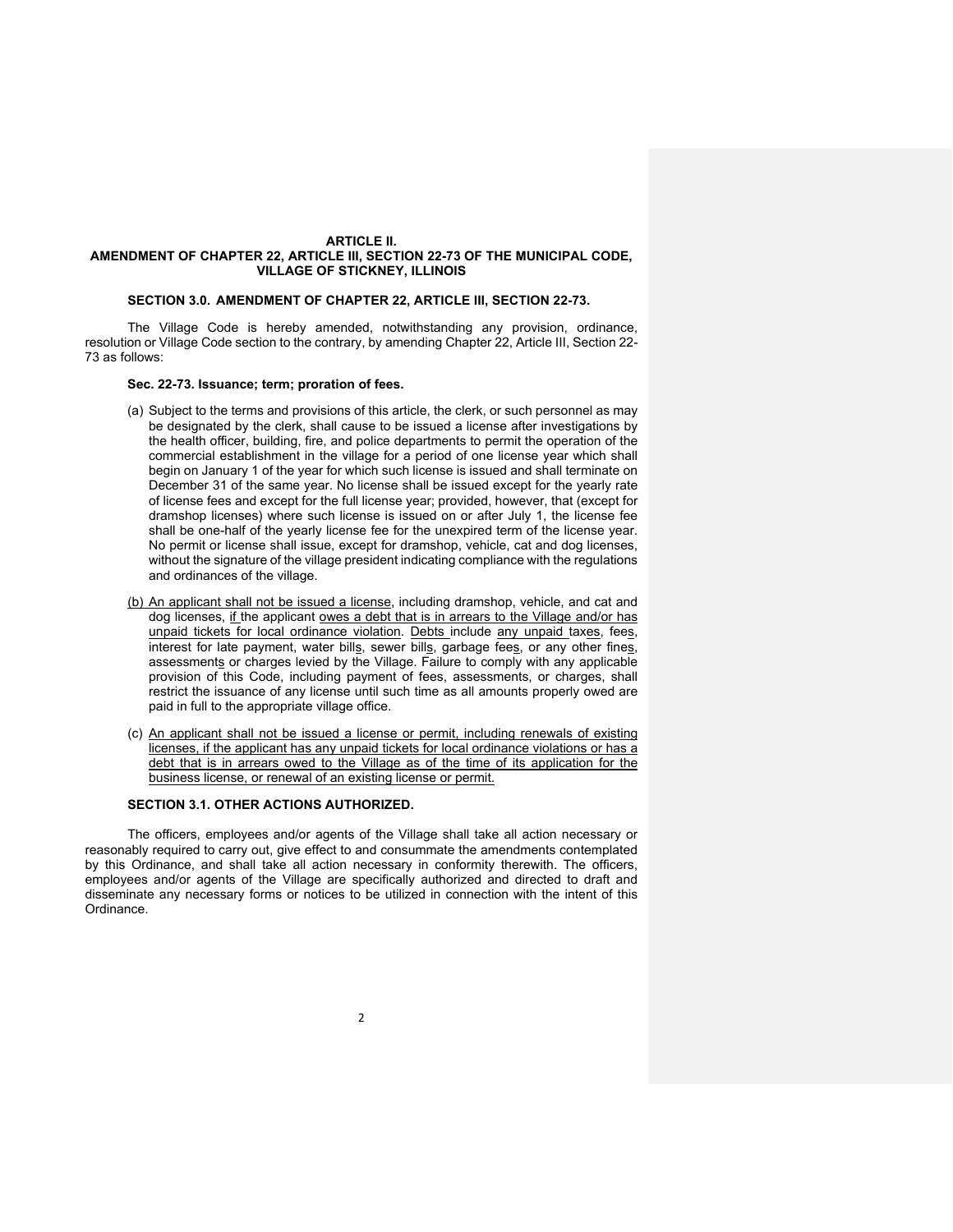#### **ARTICLE III. HEADINGS, SAVINGS CLAUSES, PUBLICATION, EFFECTIVE DATE**

# **SECTION 4. HEADINGS.**

The headings of the articles, sections, paragraphs and subparagraphs of this Ordinance are inserted solely for the convenience of reference and form no substantive part of this Ordinance, nor should they be used in any interpretation or construction of any substantive provision of this Ordinance.

# **SECTION 5. SEVERABILITY.**

The provisions of this Ordinance are hereby declared to be severable and should any provision of this Ordinance be determined to be in conflict with any law, statute or regulation by a court of competent jurisdiction, said provision shall be excluded and deemed inoperative, unenforceable and as though not provided for herein and all other provisions shall remain unaffected, unimpaired, valid and in full force and effect.

## **SECTION 6. SUPERSEDER.**

All code provisions, ordinances, resolutions, rules and orders, or parts thereof, in conflict herewith are, to the extent of such conflict, hereby superseded.

## **SECTION 7. PUBLICATION.**

A full, true and complete copy of this Ordinance shall be published in pamphlet form or in a newspaper published and of general circulation within the Village as provided by the Illinois Municipal Code, as amended.

# **SECTION 8. EFFECTIVE DATE.**

This Ordinance shall be effective immediately upon its passage.

(REMAINDER OF THIS PAGE INTENTIONALLY LEFT BLANK)